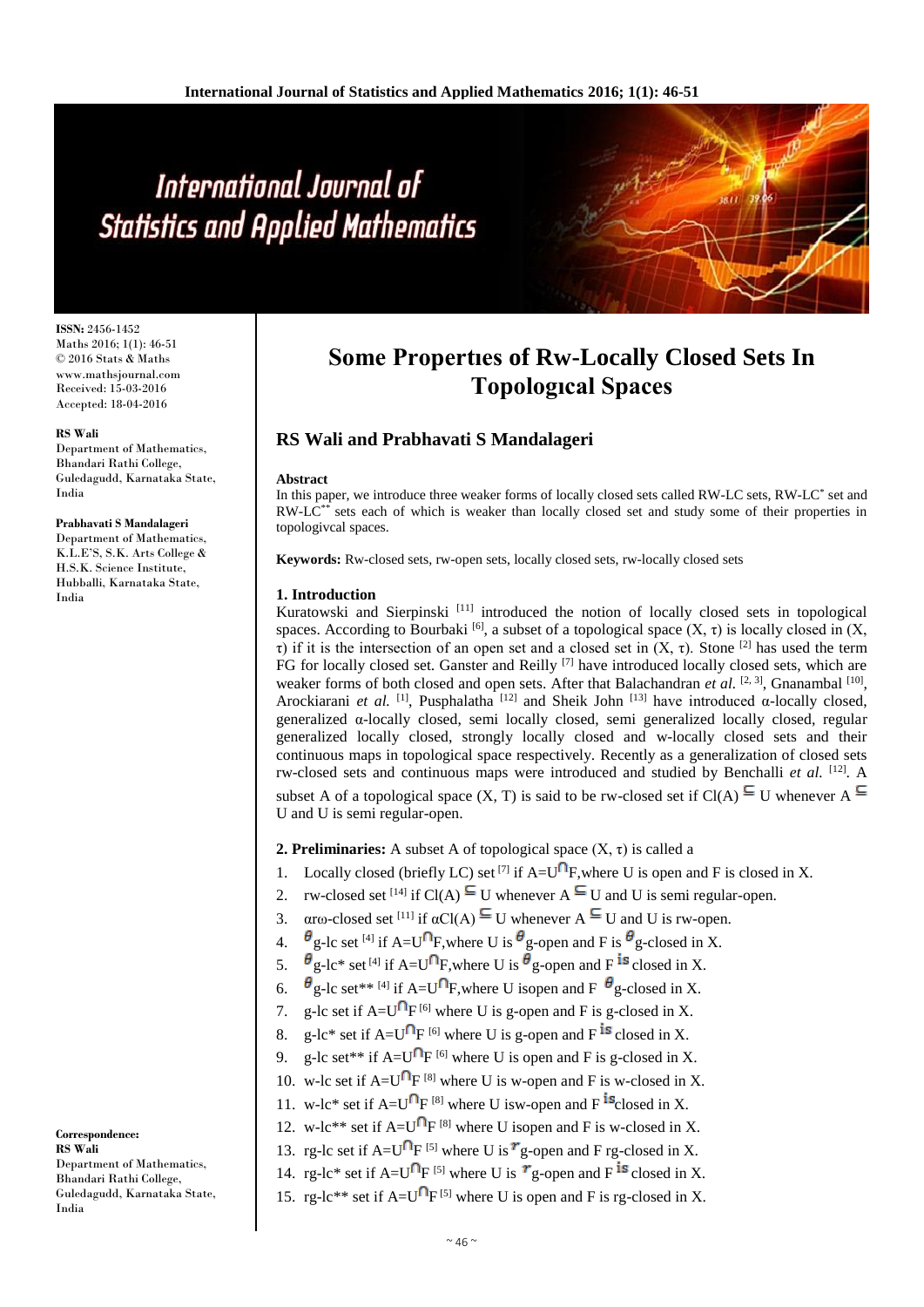International Journal of Statistics and Applied Mathematics

16.  $\delta$ g-lc set if A=U<sup>O</sup>F<sup>[3]</sup> where U is  $^{16}$ g-open and F is l<sup>6</sup>g-closed in X.

17.  $1^{\delta}$  g-lc\* set if A=U<sup> $\cap$ </sup>F <sup>[3]</sup> where U is  $^{\delta}$  g-open and F <sup>is</sup>closed in X.

- 18.  $1^{\circ}$  g-lc\*\* set if A=U<sup> $\cap$ </sup>F<sup>[3]</sup> where U is open and F is  $1^{\circ}$  g-closed in X.
- 19.  $\alpha$ rω-lc set if A=U<sup>[1</sup>F<sup>[14]</sup> where U is  $\alpha$ rω-open and F is  $\alpha$ rω-closed in X.
- 20.  $\alpha$  rω-lc\* set if A=U<sup>(1</sup>F<sup>[14]</sup> where U is  $\alpha$  rω-open and F is closed in X.
- 21.  $\alpha$ rω-lc\*\* set if A=U<sup>[1</sup>F<sup>[14]</sup> where U is open and F is  $\alpha$ rω-closed in X.

### **2.1 Lemma:** [14]

(i) Every closed set is rw-closed set.

(ii) Every w-closed set is rw-closed set.

(iii) Every  $\theta$ -closed set is rw-closed set.

(iv) Every  $\delta$ -closed set is rw-closed set.

(v) Every rw-closed set is rg-closed set.

**2.2 Lemma:** The space  $(X, \tau)$  is  $T_{rw}$ -space if every rw-closed set is closed set.

#### **3. rw-locally closed sets in topological spaces**

**3.1 Definition:** A Subset A of t.s  $(X, \tau)$  is called rw-locally closed (briefly RW-LC) if A=U<sup>O</sup>F where U is rw-open in  $(X, \tau)$  and F is rw-closed in  $(X, \tau)$ . The set of all rw-locally closed sets of  $(X, \tau)$  is denoted by RW-LC $(X, \tau)$ .

**3.2 Example:** Let  $X = \{a, b, c, d\}$  and  $\tau = \{X, \phi\}$ ,  $\{a\}$ ,  $\{b\}$ ,  $\{a,b\}$ ,  $\{a,b,c\}$  $RWC(X, \tau) = \{ X, \phi, \{d\}, \{a,b\}, \{c,d\}, \{a,c,d\}, \{b,c,d\}, \{a,b,d\} \}.$ 

 $RW-LC-Set = \{X, \stackrel{\phi}{\rightarrow} \{a\},\{b\},\{c\},\{d\},\{a,b\}\{a,c\},\{b,c\},\{c,d\},\{a,b,c\},\{a,b,d\},\{b,c,d\},\{a,c,d\}\}.$ 

#### **3.3 Remark:** The following are well known

(i) A Subset A of  $(X, \tau)$  is RW-LC set iff it's complement X-A is the union of a rw-open set and a rw-closed set.

(ii) Every rw-open (resp. Rw-closed) subset of  $(X, \tau)$  is a RW-LC set.

(iii) The Complement of a RW-LC set need not be a RW-LC set.

(In Example 3.2 the set  ${b,c}$  is RW-LC set, but complement of  ${b,c}$  is  ${a,d}$ , which is not RW-LC set.)

**3.4 Theorem:** Every locally closed set is a RW-LC set but not conversely.

Proof: The proof follows from the two defintions [follows from Lemma 2.1] and fact that every closed (resp.open) set is rwclosed (rw-open).

**3.5 Example:** Let  $X = \{a,b,c\}$  and  $\tau = \{X, \Phi, \{a\}, \{b,c\}\}\$  then  $\{a,b\}$  is RW-LC set but not a locally closed set in  $(X, \tau)$ . **3.6 Theorem:** Every w-lc set is a RW-LC set but not conversely. **Proof:** The proof follows from the two defintions [follows from Lemma 2.1] and fact that every w-closed (resp.w-open) set is rwclosed (rw-open).

**3.7 Example:** Let  $X = \{a,b,c\}$  and  $\tau = \{X, \Phi\}$ ,  $\{a\}$  then  $\{a,c\}$  is RW-LC set but not a w-locally closed set in  $(X, \tau)$ .

**3.8 Theorem:** Every  $\theta$ -lc set is a RW-LC set but not conversely.

**Proof:** The proof follows from the two defintions [follows from Lemma 2.1] and fact that every  $\theta$ -closed (resp.  $\theta$ -open) set is rwclosed (rw-open).

**3.9 Example:** Let X={a,b,c,d} and  $\tau = \{X, \Phi\}$ ,{a},{b},{a,b},{a,b,c}} then {c} is RW-LC set but not a  $\theta$ -locally closed set in (X,  $\tau$ ).

**3.10 Theorem:** Every  $^{16}$ c set is a RW-LC set but not conversely.

**Proof:** The proof follows from the two defintions [follows from Lemma 2.1] and fact that every  $\delta$ -closed (resp.  $\delta$ -open) set is rwclosed (rw-open).

**3.11 Example:** Let  $X = \{a,b,c\}$  and  $\tau = \{X, \phi, \{a\}, \{c\}, \{a,c\}, \{b,c\}\}\$  then  $\{a,b\}$  is RW-LC set but not a  $\phi$  set in  $(X, \tau)$ . **3.12 Theorem:**.Every RW-LC set is rg-lc set but not conversely. **Proof:** The proof follows from the two defintions [follows from Lemma 2.1] and fact that every rw-closed (resp. rw-open) set is

rg-closed (rg-open).

**3.13 Example:** Let  $X = \{a,b,c,d\}$  and  $\tau = \{X, \phi, \{a\}, \{b\}, \{a,b\}, \{a,b,c\}\}\$  then  $\{a,d\}$  is rg-lc set but not RW-LC set in  $(X, \tau)$ . **3.14 Remark:**  $\mathbf{1}^{\delta}$  gc-sets and RW-LC sets are independent of each other as seen from the following example **3.15 Example:** (i) Let  $X = \{a, b, c, d\}$  and  $\tau = \{X, \Phi\}$ ,  $\{a\}$ ,  $\{b\}$ ,  $\{a, b\}$ ,  $\{a, b, c\}$  then  $\{a, d\}$  is  $I^{\delta}$  gc -lc but not RW-LC set in  $(X, \tau)$ .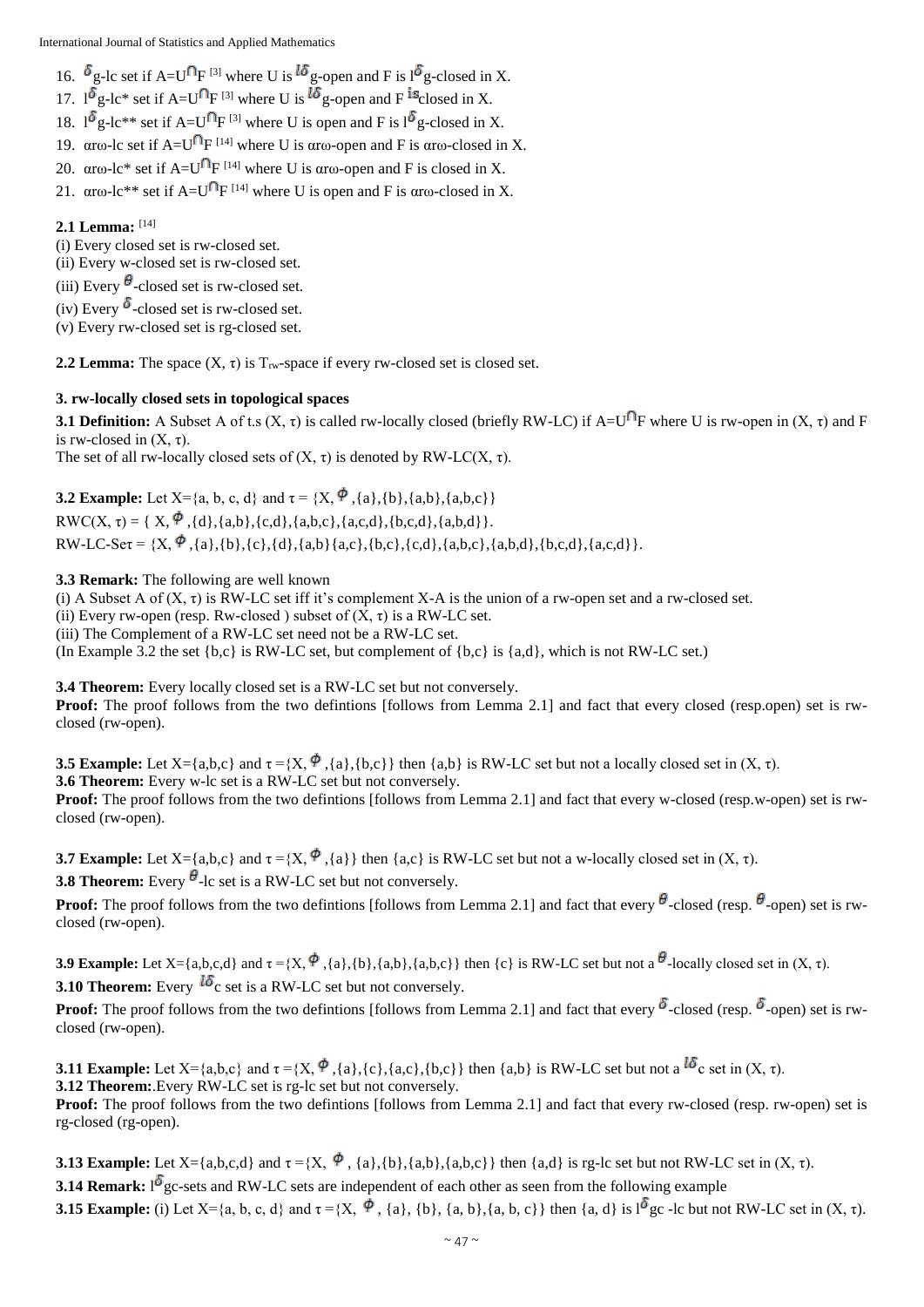(ii) Let  $X = \{a, b, c, d\}$  and  $T = \{X, \Phi, \{a\}, \{b\}, \{a, b\}, \{a, b, c\}\}$  then  $\{c\}$  is RW-LC but not  $1^{\delta}$  gc-lc set in  $(X, \tau)$ .

**3.16 Remark:**  $\theta$ -g lc sets and RW-LC sets are independent of each other as seen from the following example **3.17 Example:** i) Let  $X = \{a,b,c,d\}$  and  $\tau = \{X, \phi, \{a\}, \{b\}, \{a,b\}, \{a,b,c\}\}\$  then  $\{b,d\}$  is  $\theta_{-g}$  -lc but not RW-LC set in  $(X, \tau)$ .

(ii) Let  $X = \{a,b,c\}$  and  $\tau = \{X, \phi\}$ ,  $\{a\}, \{a,b\}$ ,  $\{a,c\}$  then  $\{a,b\}$  is RW-LC but not  $\theta$ -g-lc set in  $(X, \tau)$ .

**3.18 Definition:** A subset A of  $(X, \tau)$  is called a RW-LC<sup>\*</sup> set if there exists a rw-open set G and a closed F of  $(X, \tau)$  s.t A=G<sup>n</sup>F the collection of all RW-LC\* sets of  $(X, τ)$  will be denoted by RW-LC\* $(X, τ)$ .

**3.19 Definition:** A subset B of  $(X, \tau)$  is called a RW-LC<sup>\*\*</sup> set if there exists an open set G and rw closed set F of  $(X, \tau)$  s.t B=G<sup>n</sup>F the collection of all RW-LC<sup>\*\*</sup> sets of  $(X, τ)$  will be denoted by RW-LC<sup>\*\*</sup> $(X, τ)$ .

#### **3.20 Theorem**

- 1. Every locally closed set is a RW-LC\* set.
- 2. Every locally closed set is a RW-LC\*\* set.
- 3. Every RW-LC\* set is RW-LC set.
- 4. Every RW-LC\*\* set is RW-LC set.
- 5. Every W-LC\* set is RW-LC\* set.
- 6. Every W-LC\*\*set is RW-LC\*\* set.
- 7. Every RW-LC\* set is rg-lc\* set.
- 8. Every RW-LC\*\* set is rg rg-lc\*\* set
- 9. Every RW-LC\* set is rg-lc set.
- 10. Every RW-LC\*\* set is rg-lc set.
- 11. Every  $^{16}$ c set is a RW-LC\* set.
- 12. Every  $^{16}$ c set is a RW-LC<sup>\*\*</sup> set.
- 13. Every  $\theta$ -lc\* set is a RW-LC\* set.
- 14. Every  $\theta$ -lc\*\* set is a RW-LC\*\* set.

**Proof:** The proof are obivious from the definitions and the relation between the sets. However the converses of the above results are not true as seen from the following examples.

**3.21 Example:** Let  $X = \{a,b,c\}$  and  $\tau = \{X, \phi\}$ ,  $\{a\}\}\$ (i) The set  $\{b\}$  is RW-LC\* set but not a locally closed set in  $(X, \tau)$ . (ii) The set  $\{a,b\}$  is RW-LC<sup>\*\*</sup> set but not a locally closed set in  $(X, \tau)$ . (iii) The set  $\{c\}$  is RW-LC\* set but not a w-lc\* set in  $(X, \tau)$ . (iv) The set  $\{c\}$  is RW-LC<sup>\*\*</sup> set but not a w-lc<sup>\*\*</sup> set in  $(X, \tau)$ .

**3.22 Example:** Let  $X = \{a,b,c,d\}$  and  $\tau = \{X, \overset{\blacklozenge}{\bullet}, \{a\}, \{b\}, \{a,b\}, \{a,b,c\}\}\$ (i) The set  ${a,b,d}$  is RW-LC set but not a RW-LC\* set in  $(X, \tau)$ . (ii) The set  ${a,d}$  is rg-lc\* set but not a RW-LC\* set in  $(X, \tau)$ . (iii) The set  ${a,d}$  is rg-lc\* set but not a RW-LC\* set in  $(X, \tau)$ . (iv) The set  ${b,d}$  is rg-lc set but not a RW-LC\* set in  $(X, \tau)$ . (v) The set  $\{b,d\}$  is rg-lc set but not a RW-LC<sup>\*\*</sup> set in  $(X, \tau)$ . (vi) The set  ${b,d}$  is aro-lc set but not a RW-LC set in  $(X, \tau)$ .

**3.23 Example:** Let  $X = \{a,b,c,d\}$  and  $\tau = \{X, \phi\}$ ,  $\{a\}, \{b\}, \{a,d\}, \{a,b,d\}$ (i) The set {b} is RW-LC\* set but not a  $\theta$ -lc\* set in  $(X, \tau)$ . (ii) The set {d} is RW-LC<sup>\*\*</sup> set but not a  $\theta$ -lc<sup>\*\*</sup> set in  $(X, \tau)$ .

**3.24 Example:** Let  $X = \{a,b,c\}$  and  $\tau = \{X, \phi\}$ ,  $\{a\}, \{c\}, \{a,c\}, \{b,c\}\}\$ (i) The set  $\{c\}$  is RW-LC\* set but not a  $\mathbf{16}_c$  set in  $(X, \tau)$ . (ii) The set  $\{c\}$  is RW-LC<sup>\*\*</sup> set but not a  $^{16}$ c set in (X, τ).

**3.25 Example:** i ) Let  $X = \{a,b,c,d\}$  and  $\tau = \{X, \Phi, \{a\}, \{b\}, \{a,b\}\}\$  then the set  $\{c\}$  is RW-LC set but not a RW-LC\*\* set in  $(X, \tau)$ ii) Let  $X = \{a,b,c\}$  and  $\tau = \{X, \phi\}$ ,  $\{a\}$ ,  $\{b,c\}$  then the set  $\{c\}$  is RW-LC set but not a αrω-lc set in  $(X, \tau)$ .

**3.26 Remark:** RW-LC\* sets and RW-LC\*\* sets are independent of each other as seen from the examples.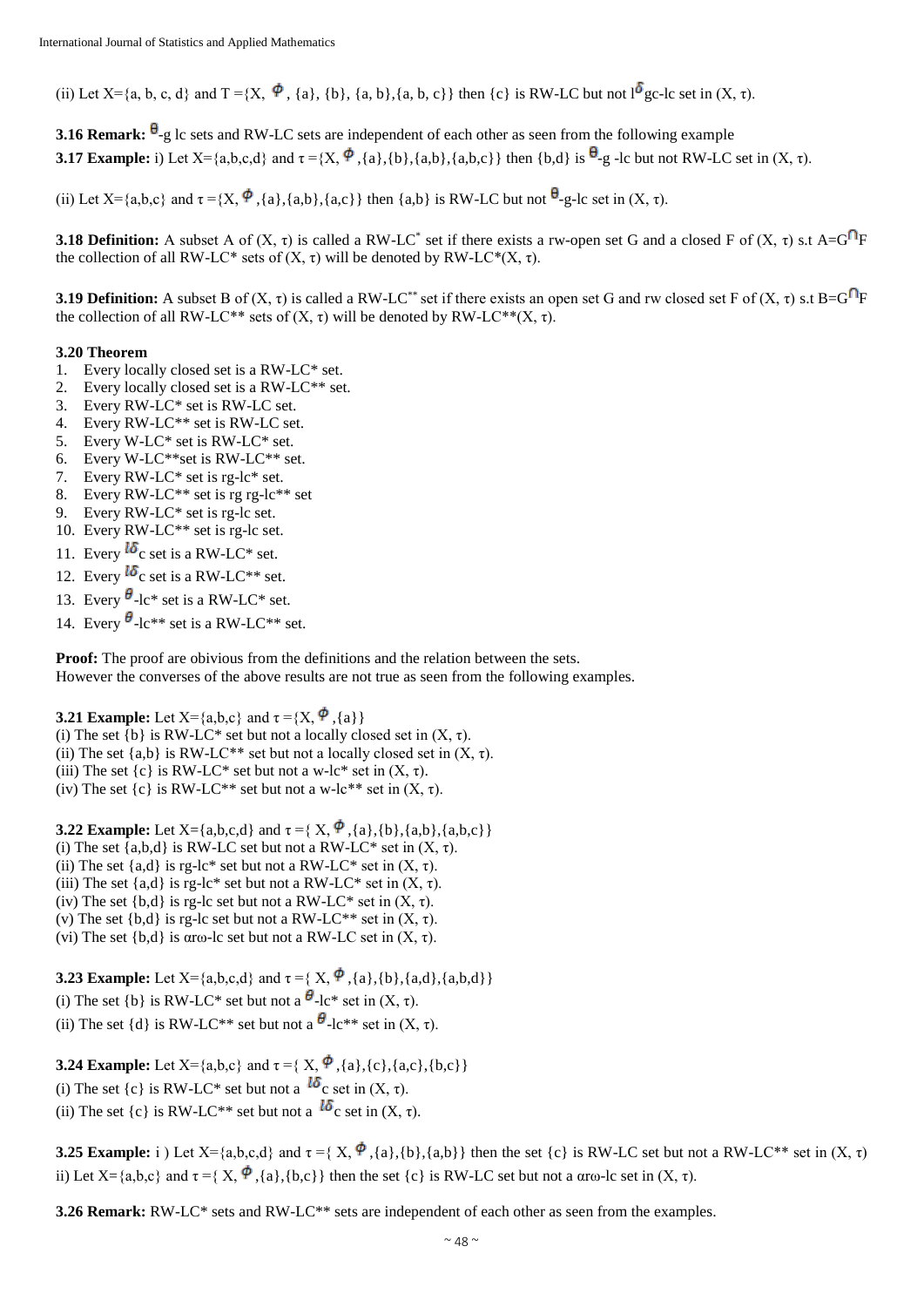**3.27 Example:** (i) Let X={a,b,c,d} and  $\tau = \{X, \Phi\}$ ,{a},{b},{a,b},{a,b,c}} then set {a,b,d} is RW-LC<sup>\*\*</sup> set but not a RW-LC<sup>\*</sup> set in  $(X, \tau)$ .

(ii) Let  $X = \{a,b,c,d\}$  and  $\tau = \{X, \phi\}$ ,  $\{a\}, \{b\}, \{a,b\}\}\$  then set  $\{c\}$  is RW-LC\* set but not a RW-LC\*\* set in  $(X, \tau)$ .

**3.38 Remark:** From the above discussion and known results we have the following implications in the diagram.



**3.39 Theorem:** If  $RWO(X, \tau) = \tau$  then (i) RW-LC(X,  $\tau$ ) = LC (X,  $\tau$ ). (ii)  $RW-LC(X, \tau) = W-LC(X, \tau)$ . (iii)RW-LC(X,  $\tau$ )  $\subseteq$  GLC (X,  $\tau$ ).

**Proof:** (i) For any space  $(X, \tau)$ , W.k.t LC $(X, \tau)$   $\subset$  RW-LC $(X, \tau)$ . Since RWO $(X, \tau) = \tau$ , that is every rw-open set is open and every rw-closed set is closed in  $(X, τ)$ , RW-LC $(X, τ)$  CLC $(X, τ)$ ; hence RW-LC $(X, τ) = LC$  $(X, \tau)$ .

(ii) For any space  $(X, \tau)$ , LC $(X, \tau) \subset W$ -LC $(X, \tau) \subset RW$ -LC $(X, \tau)$  From (i) it follows that RW-LC $(X, \tau) = W$ -LC $(X, \tau)$ . (iii) For any space  $(X, \tau)$ , LC $(X, \tau) \subseteq GLC(X, \tau)$  from (i) RW-LC $(X, \tau) = LC(X, \tau)$  and hence RW-LC(X, τ)  $\subseteq$ GLC (X, τ).

**3.40 Theorem:** If  $RWO(X, \tau) = \tau$ , then  $RW-LC^*(X, \tau) = RW-LC^{**}(X, \tau) = RW-LC(X, \tau)$ . **Proof:** For any space, $(X, \tau)$  LC  $(X, \tau)$   $\subseteq$  RW-LC\* $(X, \tau)$   $\subseteq$  RW-LC $(X, \tau)$  and LC  $(X, \tau)$   $\subseteq$  RW-LC\*\* $(X, \tau)$   $\subseteq$  RW-LC $(X, \tau)$  since RWO(X,  $\tau$ ) =  $\tau$ . RW-LC(X,  $\tau$ ) =LC(X,  $\tau$ ) by theorem 3.39,it follows that LC(X,  $\tau$ ) =RW-LC\*(X,  $\tau$ ) = RW-LC\*\*(X,  $\tau$ ) = RW- $LC(X, \tau)$ .

**3.41 Remark:** The converse of the theorem 3.40 need not be true in general as seen from the following example.

**3.42 Example:** Let  $X = \{a, b, c\}$  with the topology  $\tau = \{X, \phi\}$ ,  $\{a\}, \{b\}$ ,  $\{a,b\}$  then RW-LC\*(X,  $\tau$ ) = RW-LC\*\*(X,  $\tau$ ) = RW-LC(X, τ) = P(X). However RWO(X, τ) = { X,  $\phi$ , {a}, {b}, {c}, {a,b} }  $\neq$  τ.

**3.43 Theorem:** If GO(X,  $\tau$ ) =  $\tau$ , then GLC(X,  $\tau$ )  $\subseteq$  RW-LC(X,  $\tau$ )

**Proof:** For any space  $(X, \tau)$  w.k.t  $LC(X, \tau)$   $\subset$  GLC $(X, \tau)$  and  $LC(X, \tau)$   $\subset$ RW-LC $(X, \tau)$ ....(i) GO $(X, \tau)$  =T, that is every g-open set is open and every g-closed set is closed in  $(X, \tau)$  and so GLC $(X, \tau) \subset LC(X, \tau)$  that is GLC $(X, \tau) = LC(X, \tau)$ ......(ii) from (i) and (ii) we have  $GLC(X, τ) \subset RW-LC(X, τ)$ .

**3.44 Theorem:** If  $RWC(X, \tau) \subseteq LC(X, \tau)$  then  $RW-LC(X, \tau) = RW-LC^*(X, \tau)$ 

**Proof:** Let RWC(X,  $\tau$ )  $\subset$  LC(X,  $\tau$ ), For any space (X,  $\tau$ ), w.k.t RW-LC\*(X,  $\tau$ )  $\subset$  RW-LC(X,  $\tau$ )...(i) Let A<sup> $\epsilon$ </sup>RWC(X,  $\tau$ ), then A= U<sup>O</sup>F, where U is rw-open and F is a rw-closed in (X, τ). Now, F<sup>E</sup>RW-LC(X, τ) by hypothesis F is locally closed set in (X, τ), then F=  $G^{\cap}E$ , where G is an open set and E is a closed set in  $(X, \tau)$ .

Now,  $A= U^{\cap}F=U^{\cap}$   $(G^{\cap}E) = (U^{\cap}G)^{\cap}E$ , where  $U^{\cap}G$  is rw-open as the intersection of rw-open sets is rw-open and E is a closed set in  $(X, \tau)$ . It follows that A is RW-LC\* $(X, \tau)$ . That is  $A^{\epsilon}$  RW-LC\* $(X, \tau)$  and so, RWC $(X, \tau) \subset RW$ -LC\* $(X, \tau)$ ......(ii). From (i) and (ii) we have RW-LC(X,  $\tau$ ) = RW-LC\*(X,  $\tau$ ).

**3.45 Remark:** The converse of the theorem 3.44 need not be true in general as seen from the following example. **3.46 Example:** Consider X= {a,b,c,d} and  $\tau = \{X, \phi\}$ , {a,b}, {c,d}},then RW-LC(X,  $\tau$ ) = RW-LC\*(X,  $\tau$ ) = P(X). But RWC(X,  $\tau$ )  $=P(X)$  and  $LC(X, \tau) = \{X, \phi\}$ , {a,b}, {c,d}} That is RWC(X,  $\tau$ )  $\phi$  LC(X,  $\tau$ ).

**3.47 Theorem:** For a subset A of  $(X, \tau)$  if  $A^c$  RW-LC $(X, \tau)$  then  $A = U^{\cap}$  (rw-cl $(A)$ ) for some open set U.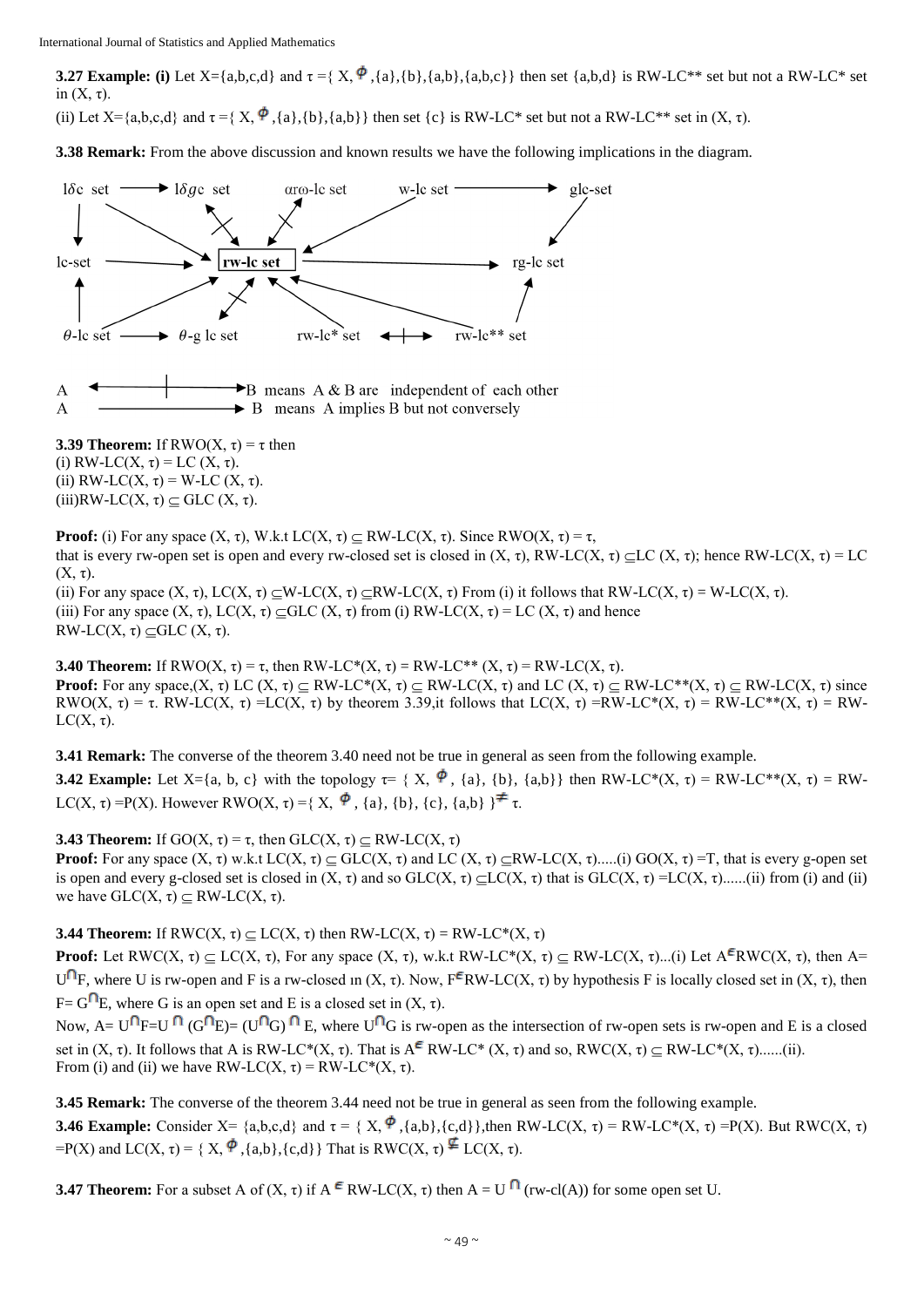**Proof :** Let,  $A^{\epsilon}$  RW-LC(X,  $\tau$ ) then there exist a rw-open U and a rw-closed set F s.t. A= U<sup>n</sup>F. Since A 
g F, Rw-cl(A) = rw-cl(F)  $=$ F. Now U  $\bigcap$  (rw-cl(A))  $\subset$ U $\bigcap$ F= A, that is U $\bigcap$  (rw-cl(A))= A.

Conversely  $A \subseteq U$  and  $A \subseteq Rw$ -cl(A) implies  $A \subseteq U \cap (rw$ -cl(A)) and therefore  $A = U \cap (RW$ -cl(A)) for some rw-open set U.

**3.48 Remark:** The converse of the theorem 3.47 neeed not be true in general as seen from the following example. **3.49 Example:** Consider  $X = \{a,b,c,d\}$  with the topology  $\tau = \{X, \phi\}$ , $\{a\}, \{b\}$ , $\{a,b\}$ , $\{a,b,c\}$  then RWC(X,  $\tau$ ) = { X,  $\phi$ , {d}, {a,b}, {c,d}, {a,b,c}, {a,b,d}, {a,c,d}, {b,c,d}} then RW-LC(X,  $\tau$ ) ={ X,  $\phi$ , {a}, {b}, {c}, {d}, {a,b}, {c,d}, {b,c}, {a,c}, {a,b,c}, {a,b,d}, {a,c,d}, {b,c,d}} Take A=  $\{b,d\}$ , rw-cl(A)=  $\{b,d\}$  now, A = X  $\bigcap$  (rw-cl(A)) for some rw-open set X but  $\{b,d\} \notin RW$ -LC (X,  $\tau$ ).

**3.50 Theorem:** For a subset A of  $(X, \tau)$ , the following are equivalent.

(i)  $A \in RW\text{-}LC^*(X, \tau)$ .

(ii)  $A=U \bigcap (cl(A)$  for some rw-open set U.

 $(iii)$  cl(A)-A is rw-closed.

 $(iv)$  A  $\bigcup$   $(cl(A)^c$  is rw-open.

**Proof :** (i)implies (ii) Let  $A^{\epsilon}$  RW-LC<sup>\*</sup>(X,  $\tau$ ) then there exists a rw-open set U and a closed set F s.t  $A = U^{\dagger}F$ . Since  $A \subseteq F$ , cl(A)  $\subset$  cl(F)= F. Now U<sup>O</sup> cl(A)  $\subset$  U<sup>O</sup> F = A that is U<sup>O</sup> cl(A)= A. Conversely A  $\subset$  U, and

 $A \subset cl(A)$  implies  $A \subset U^{\cap} cl(A)$  and therefore  $A = U^{\cap} cl(A)$  for some rw-open set U.

(ii) implies (i) since U is a rw-open set and cl(A) is a closed set,  $A = U$ <sup>[1</sup>] (cl(A)  $\epsilon$  RW-LC<sup>\*</sup>(X,  $\tau$ ).

(iii) implies (iv) let F = cl(A)-A, then F is rw-closed by the assumption and X-F=X-[cl(A)-A] = X  $\bigcap$  [cl(A)-A]<sup>c</sup> = A  $\bigcup$  (X- cl(A)) = A  $\bigcup$  (cl(A))<sup>c</sup>. But X- F is rw-open. This shows that A  $\bigcup$  (cl(A))<sup>c</sup> is rw-open.

(iv) implies (iii) Let  $U = A^U$  (cl(A)<sup>c</sup> then U is rw-open, this implies X-U is rw-closed and X-U = X – ( $A^U c l(A)^c$ ) = cl(A)<sup>f</sup> (X- $A$ )= cl(A)-A is rw-closed.

(iv) impies (ii) Let  $U = A^{\mathsf{U}}$  (cl(A)<sup>c</sup> then U is rw-open. hence we prove that  $A = U^{\mathsf{U}}$  (cl(A)<sup>c</sup>for some rw-open set U.

Now  $A = U^{[1]}$  (cl(A) =  $[A^{\bigcup}(cl(A)^{c}]^{[1]}$  cl(A) =  $A^{[1]}$  [cl(A)]  $\bigcup^{\bigcup} cl(A)^{c[1]}$  cl(A) =  $A^{\bigcup} \mathcal{P} = A$ .

Therefore  $A = U^{\cap}$  (cl(A) for some rw-open set U.

(ii) implies (iv) Let  $A = U^{-1}$  (cl(A) for some rw-open set then we p.t  $A^{\cup}$  (cl(A)<sup>c</sup> is rw-open. Now  $A^{\cup}$  (cl(A)<sup>c</sup> = (U<sup>\</sup> (cl(A)<sup>c</sup>)  $[cl(A))^{c} = U^{[1]}(cl(A))^{c}$   $\cup$   $[cl(A))^{c} = U^{[1]}X = U$ , which is rw-open. Thus A=  $(cl(A))^{c}$  is rw-open.

**3.51 <b>Theorem:** For a subset A of  $(X, \tau)$  if  $A^{\epsilon}RW \text{-} LC^{**}(X, \tau)$ , then there exists an open set U s.t  $A = U^{\epsilon}$  rw-cl(A). **Proof:** Let  $A^{\epsilon}RW\text{-}LC^{**}(X, \tau)$ , then there exist an open set U and a rw-closed set s.t  $A = U^{\epsilon}$  **F** Since  $A \subseteq U$  and  $A^{\epsilon}$ rw-cl(A) we have  $A \subseteq rw\text{-}cl(A)$ .

Conversely, Since  $A \subset F$  and rw-cl(A)  $\subset$  rw-cl(F) = F, as F is rw-closed. Thus U  $\bigcap F$  rw-cl(A)  $\subset$  U  $\bigcap F$  = A. That is U  $\bigcap F$  rw-cl(A)  $\subset$ A; hence  $A = U \cap rw-cl(A)$ . For some open set U.

**3.52 Remark:** The converse of the theorem 3.27 need not be true in general as seen from the following example.

**3.53 Example:** Let  $X = \{a,b,c,d\}$  with the topology  $\tau = \{X, \phi\}$ , $\{a\}, \{b\}, \{a,b,c\}\}\$  take  $A = \{a,d\}$ . Then rw-cl(A) = rwcl{a,d}={a,d}; also A=  $X^{\mathsf{n}}$  rw-cl(A)= {a,b,c,d}  $\mathsf{a}_i$ {a,d}={a,d} for some open set X but {a,d}  $\in \mathbb{R}$ W-LC\*\*(X,  $\tau$ ).

**3.54 Theorem:** For A and B in  $(X, \tau)$  the following are true.

(i) if  $A^{\epsilon}RW\text{-}LC^*(X, \tau)$  and  $B^{\epsilon}RW\text{-}LC^*(X, \tau)$ , then  $A^{\epsilon}BW\text{-}LC^*(X, \tau)$ .

(ii) if  $A^{\epsilon}RW\text{-}LC^{**}(X, \tau)$  and B is open, then  $A^{\epsilon}BFW\text{-}LC^{**}(X, \tau)$ .

(iii) if  $A^F R W - LC(X, \tau)$  and B is rw-open, then  $A^{\cap} B^F R W - LC(X, \tau)$ .

(iv) ) if  $A^F R W - LC^*(X, \tau)$  and B is rw-open, then  $A^{\cap} B^F R W - LC^*(X, \tau)$ .

(v) ) if  $A^{\epsilon}RW\text{-}LC^{*}(X,\tau)$  and B is closed, then  $A^{\epsilon}BFW\text{-}LC^{*}(X,\tau)$ .

**Proof:** (i) Let A, B <sup> $\epsilon$ </sup>RW-LC<sup>\*</sup>(X,  $\tau$ ), it follows from theorem 3.--- that there exist rw-open sets P and Q s.t A = P<sup> $\cap$ </sup> cl(A) and B =  $Q \cap C(G)$ . Therefore  $A \cap B = P \cap C(A) \cap Q \cap C(G) = P \cap Q \cap C(G) \cap C(G)$  where P  $\cap$  Q is rw-open and cl(A)  $\cap C(G)$  is closed. This shows that  $A^{\nabla}B \in RW-LC^*(X, \tau)$ .

(ii)Let  $A^{\epsilon}RW\text{-}LC^{**}(X,\tau)$  and B is open. Then there exist an open set P and rw-closed set F s.t  $A = P^{\epsilon}FRW\text{-}LC^{**}(X,\tau)$  and B is open. Then there exist an open set P and rw-closed set F s.t  $A = P^{\epsilon}FRW\text{-}LC^{**}(X,\tau)$  $= (P^{\cap}B)$  F, Where (P $^{\cap}B$ ) is open and F is rw-closed. This implies  $A^{\cap}B^{\epsilon}RW \cdot LC^{*}(X, \tau)$ .